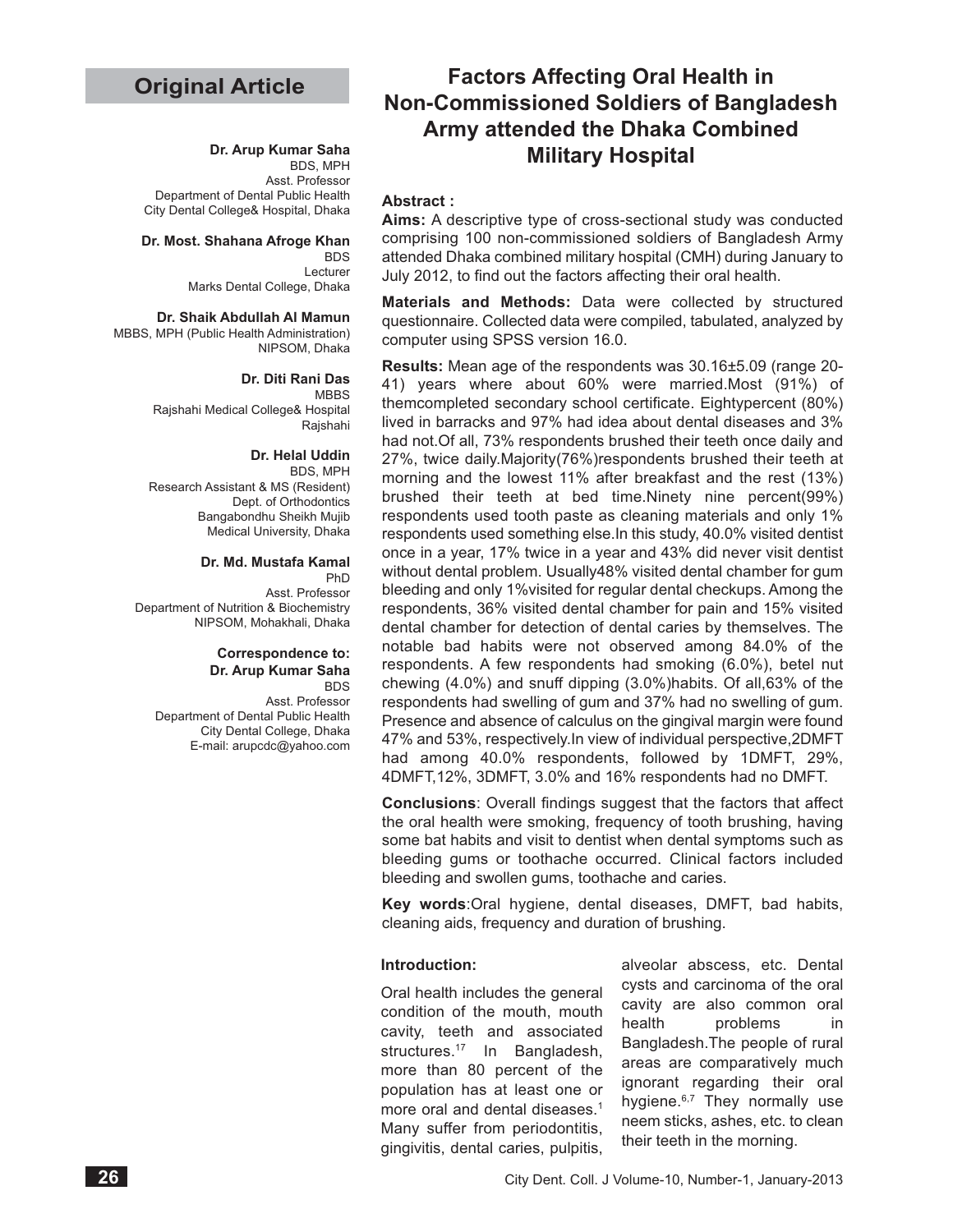A good number of people in Bangladesh are habituated of chewing betel leaf and betel nut without knowing its ill-effects. It is therefore, important to know about the effects of betel leaf on human body and oro-dental system. Other ingredients such as jarda, khoer, tamakpata (tobacco leaf), etc. are also mixed with betel leaf, betelnuts and lime to make the betel leaf eating tasty. The different ingredients of betel leaf have their respective reactions; out of these, the most harmful is betel nut. Betel nut containsaricolin, tannin, alkaliod, etc. Aricolin is almost like the nicotine in cigarette. It irritates the mucous membrane of mouth and intensifies the respiration.<sup>15</sup> Tannins in the betel nut slightly shrink the cells.<sup>17,20,21</sup> Lime is used with betel leafthat breaks down the alkaloid in the betel nut by metabolism. The acid juice secretion from the stomach due to chewing betel leaf makes the broken alcaloid active. The etheric oil present in betel leaf makes the tongue less sensitive. As a whole, eating of betel leaf acts as somewhat stimulant.<sup>20</sup> Those who take betel leaf for the first time may suffer from vertigo. Regular and excessive eating of betel leaf decreases the taste of the mouth. Certain reactions are found on teeth and oral health due to eating of betel leaf. Tartars are formed at teeth roots of those who take betel leaf regularly and suffer from gum troubles. The gum decays and in many cases the bone which holds tooth root in jaws gradually decays. As a result, the teeth become unsteady and there is an early loss of teeth.<sup>21</sup> Beside these, attrition occurs in the enamel as a result of excessive chewing of betel leaf. In certain cases, the dentin is found to be exposed due to attrition of enamel. This results tingling sensation in teeth and various sorts of troubles occur. There is evidence that the habit of taking betel leaf induce cancer in the mouth.2,10,13,20

Oral diseases have a significant impact on the oral and general health and the well-being of all people. Oral health problems have psychological, social, and economic consequences ranging from poor self-image, social isolation, and diminished work and academic capacity.16

**General Objectives:** To find out the factors of oral health among the non-commissioned soldiers of Bangladesh Army attended the Dhaka CMH.

**Specific Objectives:** To find out the oral health status, oral hygiene status, behavioral factors and socio demographic status among them.

## **Materials and Methods:**

**Type of study**: Cross-sectional type of descriptive study.

**Place of study:** Combined Military Hospital (CMH) at Dhaka.

**Sample size:** 100non-commissioned soldiers of Bangladesh Army attended the Dhaka CMH.

Sampling technique: 100 non-commissioned soldiers of Bangladesh Army attended the Dhaka CMH during the study period and who fulfilled the inclusion and exclusion criteria were included in the study. The subjects were selected purposively.

#### **Selection criteria:**

- i) Inclusion criteria:Non-commissioned soldiers attendedthe Dhaka CMH.
- ii) Exclusion criteria:Soldiers who refused to enroll the criteria.

**Data collection technique:** The convenient technique was adopted as the data collection technique. Data was collected by face to face interview and by oral examination.

**Data analysis:** Pre-designed data sheet was scrutinized 100 percent to check the quality of the raw data. It was basically a process of examination to detect errors, omission and to correct those wherever possible. The hundred percent cross-checking was done after editing, which gave a good quality of data. A code plan was developed for each and every question; the variable was defined for single observation with the value and value description according to the data type. The coded sheet was rechecked for data quality checks. The results were presented in tables in mean, standard deviation (SD) and percentage. Computers reduce the risk of human error and release time for a more thorough data processing. After editing and coding, the coded data were directly entered into the computer by using SPSS version 16.0.

## **Results:**

**Table-1: Distribution of Respondents by age. [n=100]** 

| Age distribution (years) | Frequency(n) | Percent (%) |
|--------------------------|--------------|-------------|
|                          |              |             |
| $20-25$ years            | 18           | 18.0%       |
| $26-31$ years            | 35           | 35.0%       |
| 32-37 years              | 40           | 40.0%       |
| 38 and above             | 7            | 7.0%        |
| Total                    | 100          | 100.0       |

Table-1 showed that the highest number (40%) of the respondents was in the age group of 32-37years and the lowest (7%) was in the age group of 38 years and above. Thirty five percent(35%) respondents fell in the age group of 26-31 years and 18% were in the age group of 20-25years.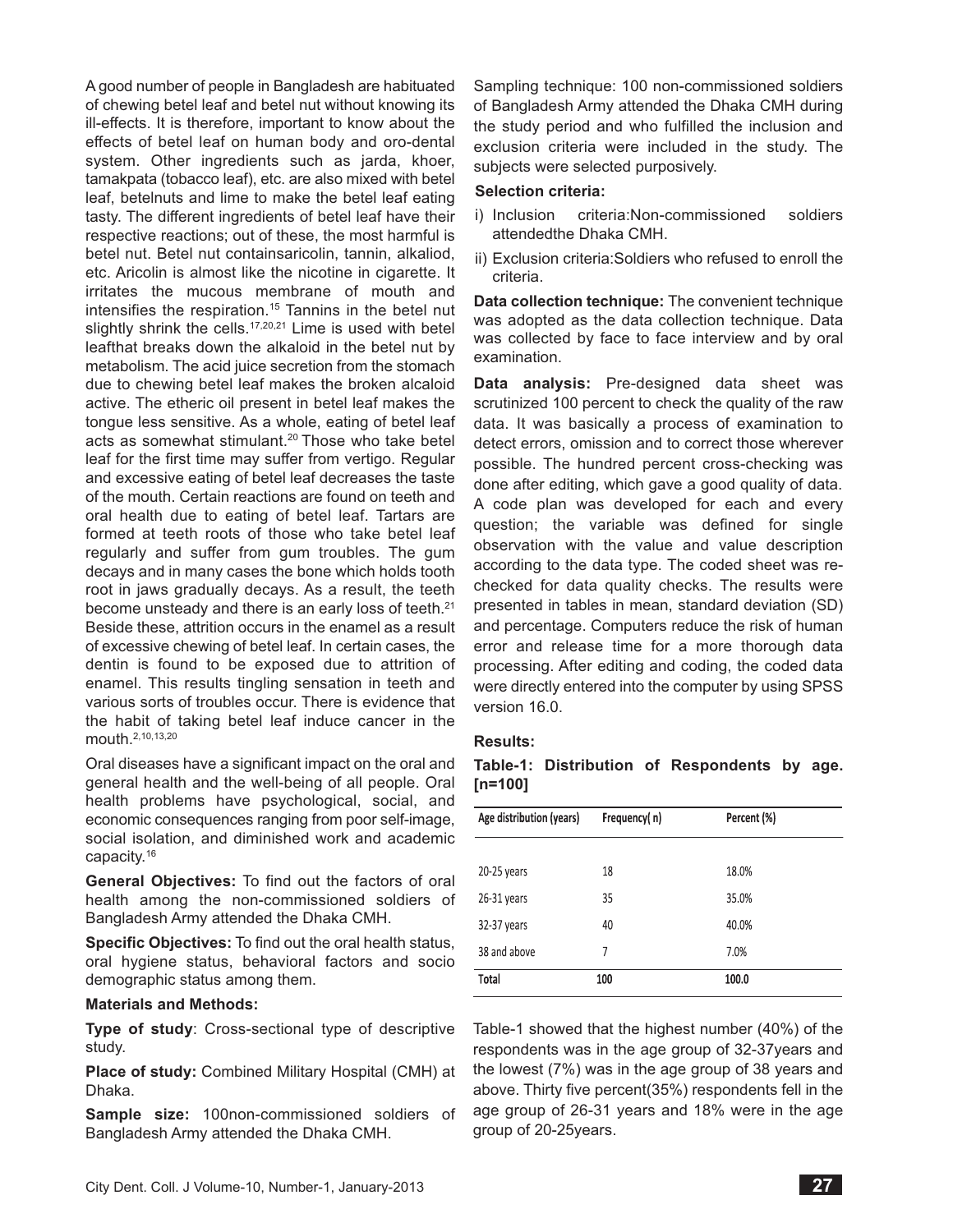|                |  | Table-2: Distribution of Respondents by tooth |         |
|----------------|--|-----------------------------------------------|---------|
| cleaning aids. |  |                                               | [n=100] |

| <b>Cleaning aids</b> | Frequency (n) | Percent (%) |
|----------------------|---------------|-------------|
|                      |               |             |
| Tooth brush          | 99            | 99.0        |
| Others               | 1             | 1.0         |
| Total                | 100           | 100.0       |

Table-2 showed that the 99% respondents used tooth brush as cleaning tool and only 1% respondents used something else.

**Table-3: Distribution of Respondents by tooth cleaning materials. [n=100]** 

| <b>Cleaning Material</b> | Frequency (n) | Percent (%) |
|--------------------------|---------------|-------------|
|                          |               |             |
| <b>Tooth Paste</b>       | 99            | 99.0        |
| Others                   | 1             | 1.0         |
| Total                    | 100           | 100.0       |

Table-3 showed that the 99% respondents used tooth paste as cleaning material and only 1% respondents used something else.

**Figure-1: Distribution of Respondents by dental aids used to clean their interdental spaces. [n=100]**



Figure-1 showed that one third of the respondents(35%)used to clean their interdental spaces by using tooth pick, followed by dental floss 29.0% and 36% respondents did not use anything.

## **Table-4:Distribution of Respondents by duration and frequency of tooth brushing. [n=100]**

| <b>Duration</b> | Frequency (n) | Percent (%) |
|-----------------|---------------|-------------|
| 1 minute        | 21            | 21.0        |
| 2 minutes       | 25            | 25.0        |
| 3 minutes       | 52            | 52.0        |
| 5 minutes       | 2             | 2.0         |
| Total           | 100           | 100.0       |

Table-4 showed that the highest number (52%)of the respondents brushed their teeth for 3 minutes and the lowest (2%) respondents brushed their teeth for 5 minutes.Twenty one percent (21%) respondents brushed their teeth for 1minute and 25% respondents brushed their teeth for 2 minutes.

## **Figure-2: Distribution of Respondents by their bad habits. [n=100]**



Figure-2 showed that most of the participants did not have bad habits 84.0%. Respondents having smoking habits were 6.0% and betel nut and snuff dipping habits were 4.0% and 3.0%, respectively.

## **Table-5: Distribution of Respondents by dental status (DMFT). [n=100]**

| <b>DMFT</b> | Frequency (n) | Percent (%) |
|-------------|---------------|-------------|
| No DMFT     | 16            | 16.0        |
| 1 DMFT      | 29            | 29.0        |
| 2 DMFT      | 40            | 40.0        |
| 3 DMFT      | 3             | 3.0         |
| 4 DMFT      | 12            | 12.0        |
| Total       | 100           | 100.0       |

Table-5 showed that the highest (2) DMFT had among 40 (40.0%) and the lowest (3) DMFT had 3 (3.0%) respondents. Twenty ninepercent (29%)respondentshad 1DMFT and 16%respondents had no DMFT.The rest respondents (12%) had 4DMFT.

# **Table-6: Distribution of Respondentsby gingival status(colour). [n=100]**

| Colour of gingiva | Frequency (n) | Percent (%) |
|-------------------|---------------|-------------|
| Normal            | 54            | 54.0        |
| Abnormal          | 46            | 46.0        |
| Total             | 100           | 100.0       |

Table showed that among the respondents, 54% had normal gingival color and 46% had abnormal gingival color.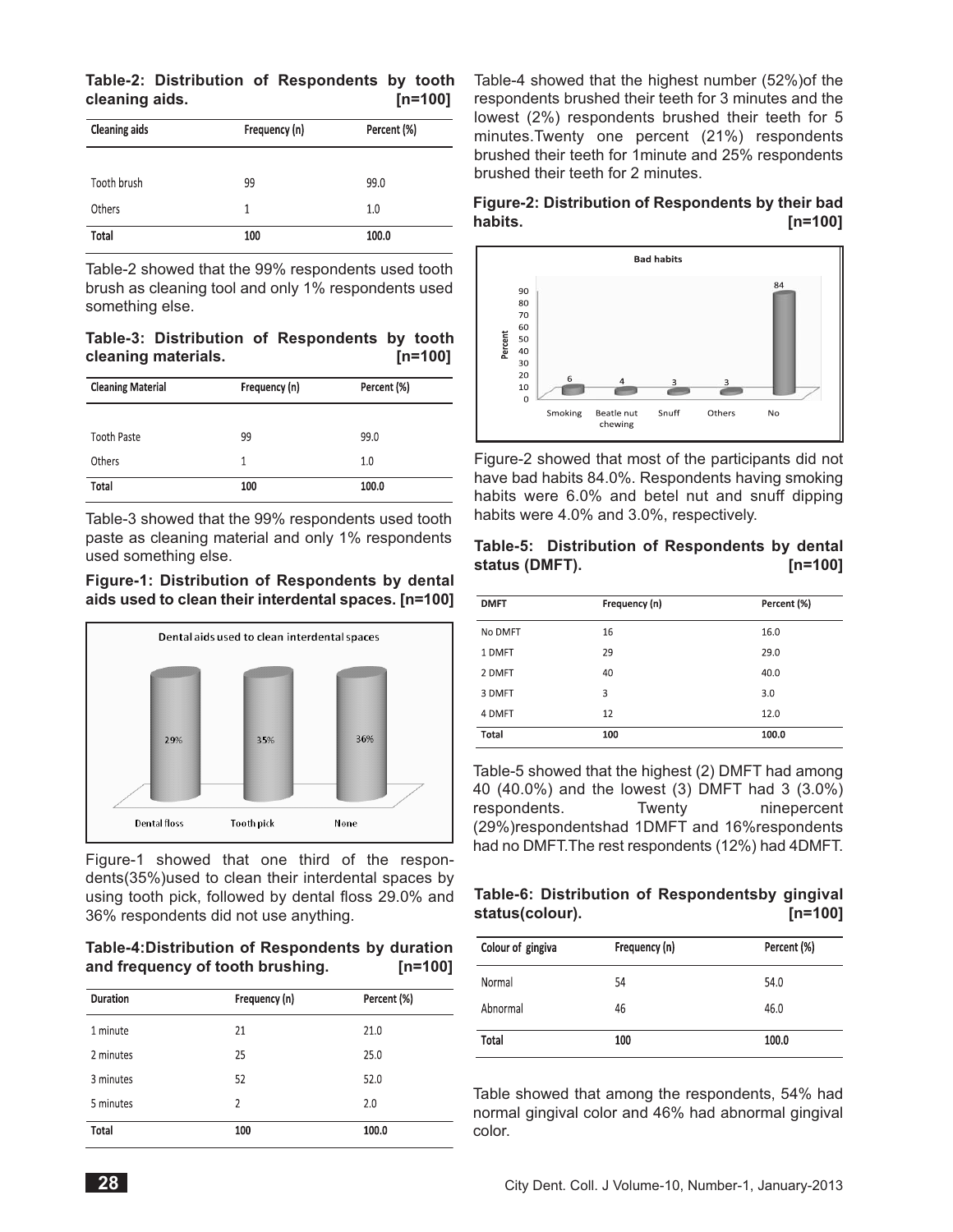| Table-7: Distribution of Respondents by gingival |           |
|--------------------------------------------------|-----------|
| status (bleeding gum)                            | $[n=100]$ |

| <b>Bleeding Gum</b> | Frequency (n) | Percent (%) |
|---------------------|---------------|-------------|
| Yes                 | 63            | 63.0        |
| No                  | 37            | 37.0        |
| Total               | 100           | 100.0       |

Table-7 showed that among the respondents, 63% had gum bleeding and 37% had no gum bleeding problem.

## **Table-8: Distribution of Respondents by gingival status (gum swelling). [n=100]**

| <b>Gum Swelling</b> | Frequency (n) | Percent (%) |
|---------------------|---------------|-------------|
| Yes                 | 63            | 63.0        |
| No                  | 37            | 37.0        |
| Total               | 100           | 100.0       |

Table-8 showed that 63% of the respondents had swelling of gum and 37% had no swelling of gum.

**Table -9: Distribution of Respondents by gingival status (calculus). [n=100]**

| Calculus | Frequency (n) | Percent (%) |
|----------|---------------|-------------|
| Yes      | 47            | 47.0        |
| No       | 53            | 53.0        |
| Total    | 100           | 100.0       |

Table-9 showed that among the respondents, 47% had calculus on the gingival margin and 53% had no calculus on the gingival margin.

## **Figure-3: Distribution of Respondents by gingival status (ulceration). [n=100]**



Figure-3 showed that among the respondents, 97% had no gingival ulceration and only 3% had ulceration on gingiva.

# **Discussion:**

Oral health is a state of being free from chronic mouth and facial pain, oral and throat cancer, oral sores, birth defects such as cleft lip and palate, periodontal (gum) disease, tooth decay and tooth loss, and other diseases and disorders that affect the oral cavity. Risk factors for oral diseases include unhealthy diet, tobacco use, harmful alcohol use, and poor oral hygiene.

Oral health is vital to human health. No part of the body works alone. Our physical structure is a complex connection that communicates and transports. The mouth although its own habitat, directly relatesto the rest of the body. It is where digestion begins, sinuses drain, and numerous bacteria form and live. Imbalances and ailments here can indicate disaccord elsewhere. And illness elsewhere can cause poor dental health. Many factors are related to oral health. The factors are mainly socio-economic factors (age, gender, source of income, housing status, etc.), behavioral factors (lip biting, nail biting, mouth breathing,etc.), disease related factors (systemic disease, on systemic disease, etc.), and so on.

The current study was carried out to find out the factors of oral health among the non-commissioned soldiers of Bangladesh Army attending the DCMH. In this study 100 cases were included the study was a cross sectional type of descriptive study.

In this study, age spectrum between 20 and 41 years, with the mean age was 30.16±5.09 (table-1). All of the study respondents were male. About 60% were married, 36% were unmarried and 7% were in widow group. Among the respondents 45.0% were involved in farming, about 25% had family business and 30% had miscellaneous other source of income. Most of the respondents had completed secondary school certificate and that was 91.0%. About 80% respondents lived in barrack followed by semipaka9.0% and paka were 8.0%. Some researchers reported socio-economic inequalities were related to oral health loss.<sup>15-18</sup>

The perceptions about dental disease of the respondents were 97.0% and only 3.0% respondent did not have idea about dental diseases.The respondents believe that improper cleaning of teeth and mouth 64.94%, taking of excessive sweets 21.64% and residual food in the oro-dental cavity 13.40% are responsible for dental diseases. Bad habit like mouth breathing 8.0%,tongue thrusting 1.0%, lip biting 3.0%, pencil biting 12.0% and Brushing 13.0% observed among the respondents. Some study revealed that Dental and oral health are affected by diet and certain aspects of lifestyle 4-18.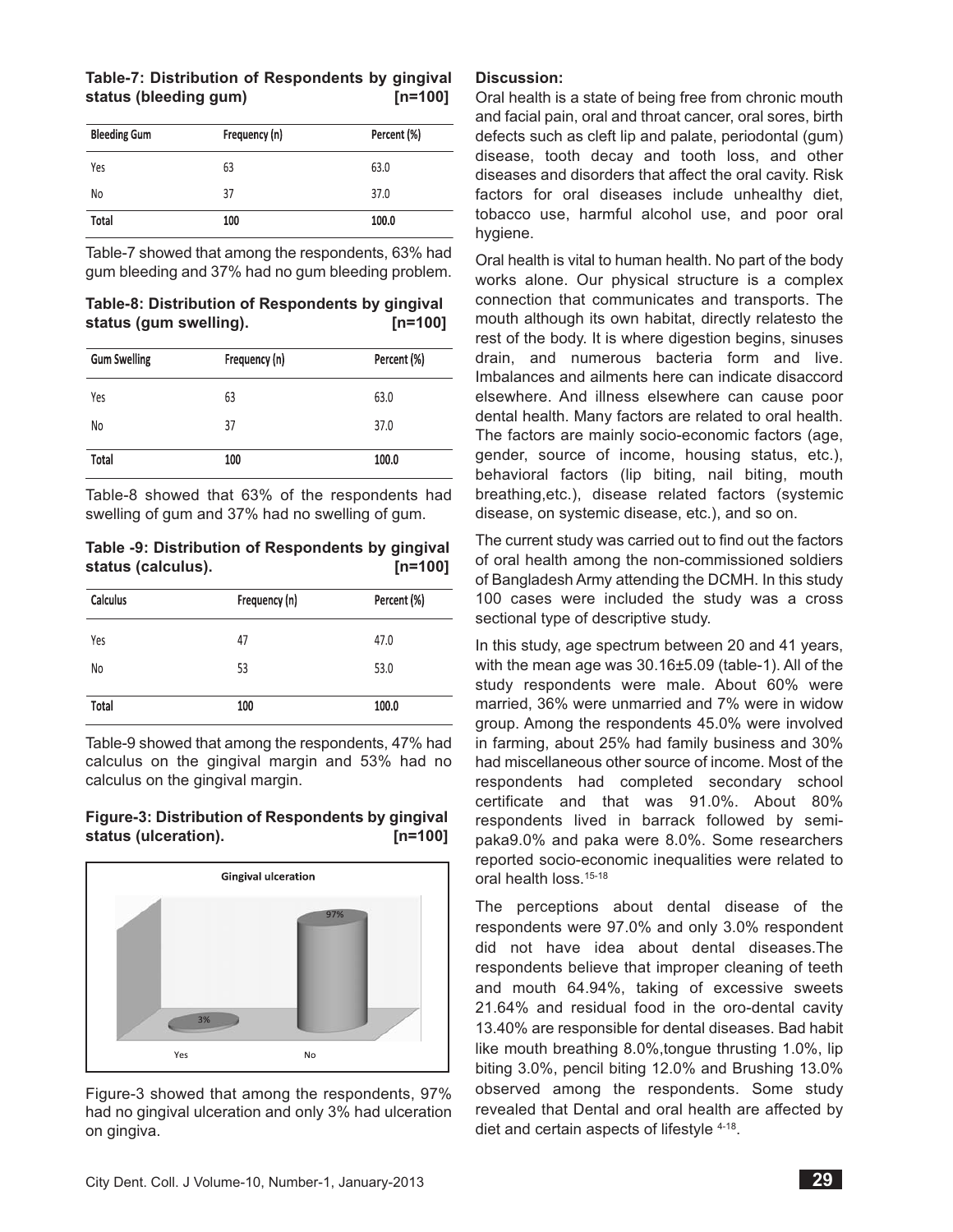Among the respondents, 73% brushed their teeth once daily and 27% brushed their teeth twice daily.About 76% brushed their teeth at morning,13% brushed their teeth at bed time and 11% brushed their teeth after breakfast. All most all of the respondents 99% cleaned their teeth by tooth brush and tooth paste.Among the respondents, 36% used nothing,35% used toothpick and 29% used dental floss to clean their interdental spaces.Maximum respondents (52%) brushed their teeth for 3 minutes, 25%, for 2 minutes, 21%, for 1 minute and only 2% brushed their teeth for 5 minutes. Respondents used their dental floss after taking food was 54% and 32% used it when needed. This Study shows that for getting brightness of teeth 38.0%, due to prevent gum bleeding 28.0%, to prevent dental caries 8.0% and to stop bad breathing 25.0% they did brush their teeth. Among the respondents 41% took chocolates or juice or other sweets in a day,45% several times in a day,38% tookirregularly and 17% respondents do not take such kinds of foods.In this study, 53% respondents used to change their old toothbrushes twice in a year and 44% changed it in every two months. 43% of the respondents did not visit their dentist without any problem, 40% visited once and 17% twice in a year.Usually they went to the dentist with complaints of gum bleeding 48.0%, toothache 36.0%, and caries recognizedby themwas 15.0%. Negligible respondents(1%) went for regular dental checkups. Brushing teeth infrequently and being a smoker affected tooth loss, were reported by a number of authors.<sup>10,12,15</sup>

It was the first visit in any dental hospital or for any dental treatment for 9.0% of the participants. Gilbert et al.11 found that less positive attitude to dentists, and who practiced dental hygiene less frequently and were smokers had lost more tooth. Among the respondents 10.0% had diabetes mellitus, 4.0% had hypertension and 5.0% had CVD. The notable bad habits among the study population were smoking 6.0%, beetle nut chewing 4.0% and snuffing 3.0%. Eklund and Burtn reported there were associations between total tooth loss and low income, education, perceived poor oral health, smoking and negative health behavior<sup>7</sup>.

In this study we found single decayed tooth 54% and no decayed tooth.Among the respondents no missing tooth was in 79%, single missing tooth 20%and 1% had more missing teeth.Among the respondents,no filling was in 38% respondents, single filling among 37% and25% had more filled teeth. DMFT status of the respondents;40% had 2 DMFT,29% had 1 DMFT and 15% had no DMFT. Among respondents abnormal color gingival 43%, gum bleeding 63%, gum swelling 62.0%, calculus among the gingival margin 46.0%, ulceration gingival 3.0%.

Dental and oral heaths are affected by diet and certain aspects of lifestyle.<sup>4-18</sup> Data indicated that the

prevalence rate of PDD, worldwide, varied from 37% to 77%, depending on age of onset, oral hygiene, and other risk factors, underlying dental problems, smoking and diabetes<sup>21-22</sup>

## **Conclusions**:

Overall findings suggest that the factors that affect the oral health were smoking, frequency of tooth brushing, having some bat habits and visit to dentist when dental symptoms such as bleeding gums or toothache occurred. Clinical factors included bleeding and swollen gums, toothache and caries. Further broad scale studies are warranted to have an accurate conclusion.

#### **References:**

- 1. Beck JD, Offenbacher S, Williams R, Gibbs P, et al. Periodontitis: a risk factor for coronary heart disease. Ann Periodont Dis 1998;3(1):127-41.
- 2. ScannapiecoFA, Bush RB,PajuS.Periodontaldiseaseasa riskfactorforadversepregnancyoutcomes:asystematicrevi ew. Ann Periodont Dis 2003;8(1):70-78.
- 3. Taylor GW. Bidirectional interrelationships between diabetes and periodontal diseases: Ann epidemio Periodont Dis 2001;6(1):99-112.
- 4. Burt BA, Ismail AI, Morrison EC, etal.Risk factors for tooth loss over a 28-year period. J Dent Res 1990;69:1126-30.
- 5. Kranzler HR, Babor TF, Goldstein L, et al. Dental pathology and alcohol-related indicators in an outpatient clinic sample. Community Dent Oral Epidemiol 1990;18:204-7.
- 6. Locker D.Smoking and oral health in older adults. Can J Public Health 1992;83:429-32.
- 7. Eklund SA, Burt BA.Risk factors for total tooth loss in the United States; longitudinal analysis of national data. J Public Health Dent 1994;54:5-14.
- 8. Drake CW, Hunt RJ, Koch GG.Three-year tooth loss among black and white older adults in North Carolina. J Dent Res 1995;74:675-80.
- 9. Ylostalo P, Sakki T, Laitinen J, et al.The relation of tobacco smoking to tooth loss among young adults. Eur J Oral Sci2004;112:121-26.
- 10. Kressin NR, Boehmer U, Nunn ME, et al.Increased preventive practices lead to greater tooth retention. J Dent Res 2003;82:223-27.
- 11. Gilbert GH, Duncan RP, Crandall LA, et al. Attitudinal and behavioral characteristics of older Floridians with tooth loss. Community Dent Oral Epidemiol1993;21:384-89.
- 12. Slade GD, Gansky SA, Spencer AJ.Two-year incidence of toothless among South Australians aged 60+ years. Community Dent Oral Epidemiol1997;25:429-37.
- 13. Klein BE, Klein R, KnudtsonMD.Life-style correlates of tooth loss in an adult Midwestern population. J Public Health Dent 2004;64:145-50.
- 14. Copeland LB, Krall EA, Brown LJ, et al.Predictors of tooth loss in two US adult populations. J Public Health Dent 2004;64:31-37.